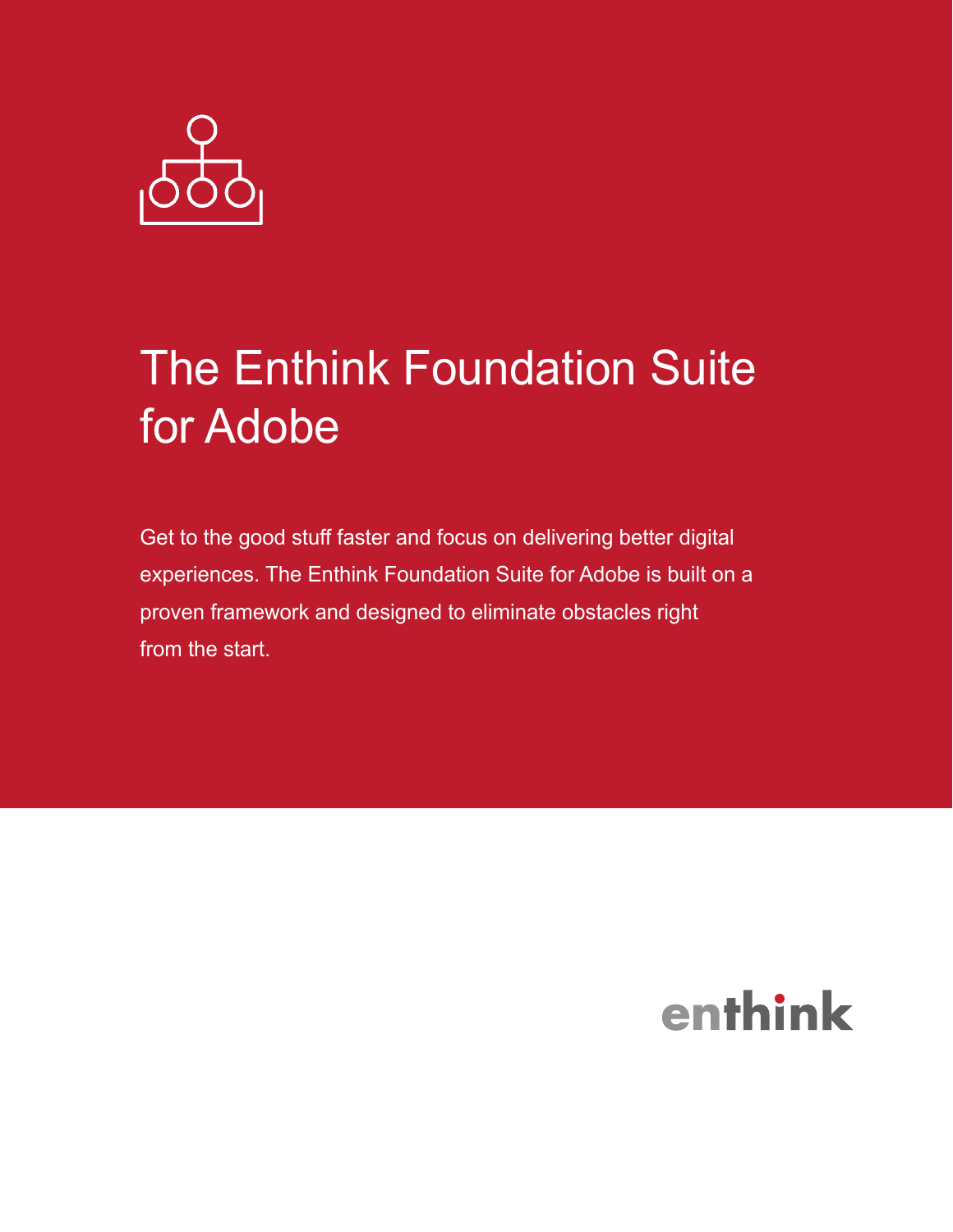

### GET TO THE GOOD STUFF FASTER!

*Begin reaping the benefits of creating, managing, and optimizing your online customer experiences to get, keep and grow relationships with your customers, partners, suppliers and employees.*

One of the biggest obstacles standing in the way of implementing a new content management system is the time investment needed to plan and resource effectively. The Foundation Suite for Adobe provides a seamless solution which delivers better benefits to efficiently manage your customers' online experience and get to the good stuff faster. The good stuff is what makes your message stand out and adds value. Start by focusing on creating stronger online experience, thus enabling you to build a greater digital experience for your customers online presence.

Our approach augments your ability to rapidly customize. Enthink can quickly and easily develop styles and components while marketing and business leaders are able to focus on evolving and enhancing user online experiences and designs.

We have developed proven methods to organize, create, capture and distribute knowledge to ensure its availability for your users. Your team is trained to utilize the Foundation Suite for Adobe solution so that they can create a targeted online presence. Take advantage of this by deploying your site as is and focus on adding new features as needed. Expand and create in ways you never thought possible and start to reap the benefits of creating, managing, and optimizing your online customer experiences.

Ensure your unique requirements are met by leveraging any combination of the Enthink Foundation Suite valueadded services. These services can also be added at any time during the evolution of your project. Services include heuristic evaluation, third-party integration, personalization, user experience design, standardize and develop HTML, e-commerce, digital marketing and more.



### ENTHINK'S **VALUE-ADDED** SERVICES

AND MORE!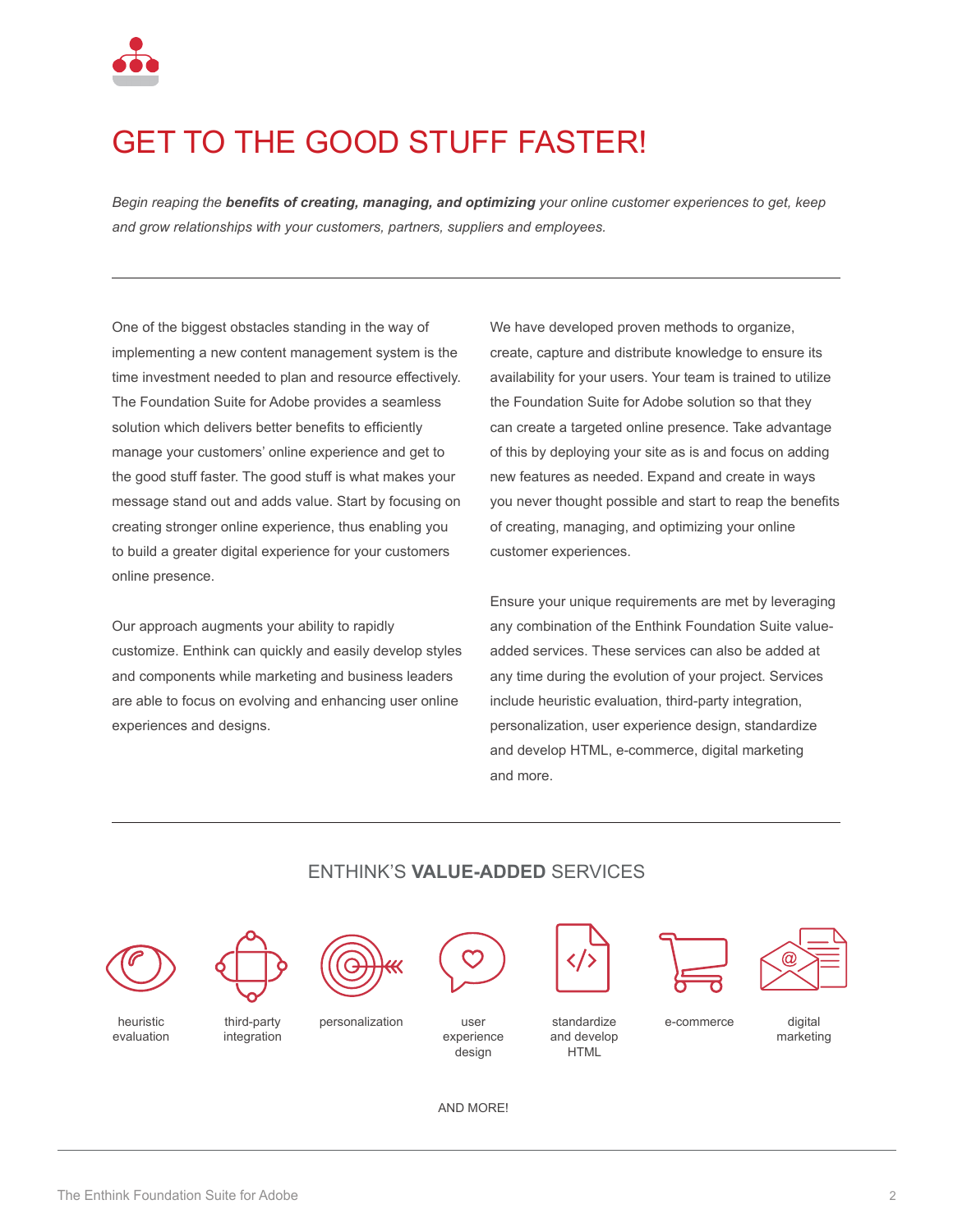

### MAKING DIGITAL EASY

*Realize the power of providing online customer experiences to build brand, drive demand and extend reach with Enthink's Foundation Suite for Adobe.*



Time and resources are a critical element in developing your online presence. **Take advantage of our best practices** to avoid common obstacles standing in the way of implementing a new content management system.



#### NO SURPRISES WITH **FIXED PRICING**

The concept is simple. **Our fixed price strategy minimizes customer uncertainty** and offers stability while eliminating charges that inevitably drive up the cost of any project. Thanks to our years of experience and expertise, we have developed a strategy that allows for a predictable budget for your project.



#### PEACE OF MIND IS **FREE**

You have other things to worry about. Our ground breaking service offering **includes a free project review** to determine the best way forward for your project. Once up and running you can continue to evolve and grow with monthly maintenance and support.



#### **CUSTOMIZED** INDUSTRY VERTICALS

Using our best practices, we have **developed several focused and customizable vertical sites** to aid getting your message online quicker and easier, allowing you to focus on evolving and growing your digital strategy. These include B2B, health, financial, education, government, B2C, and more.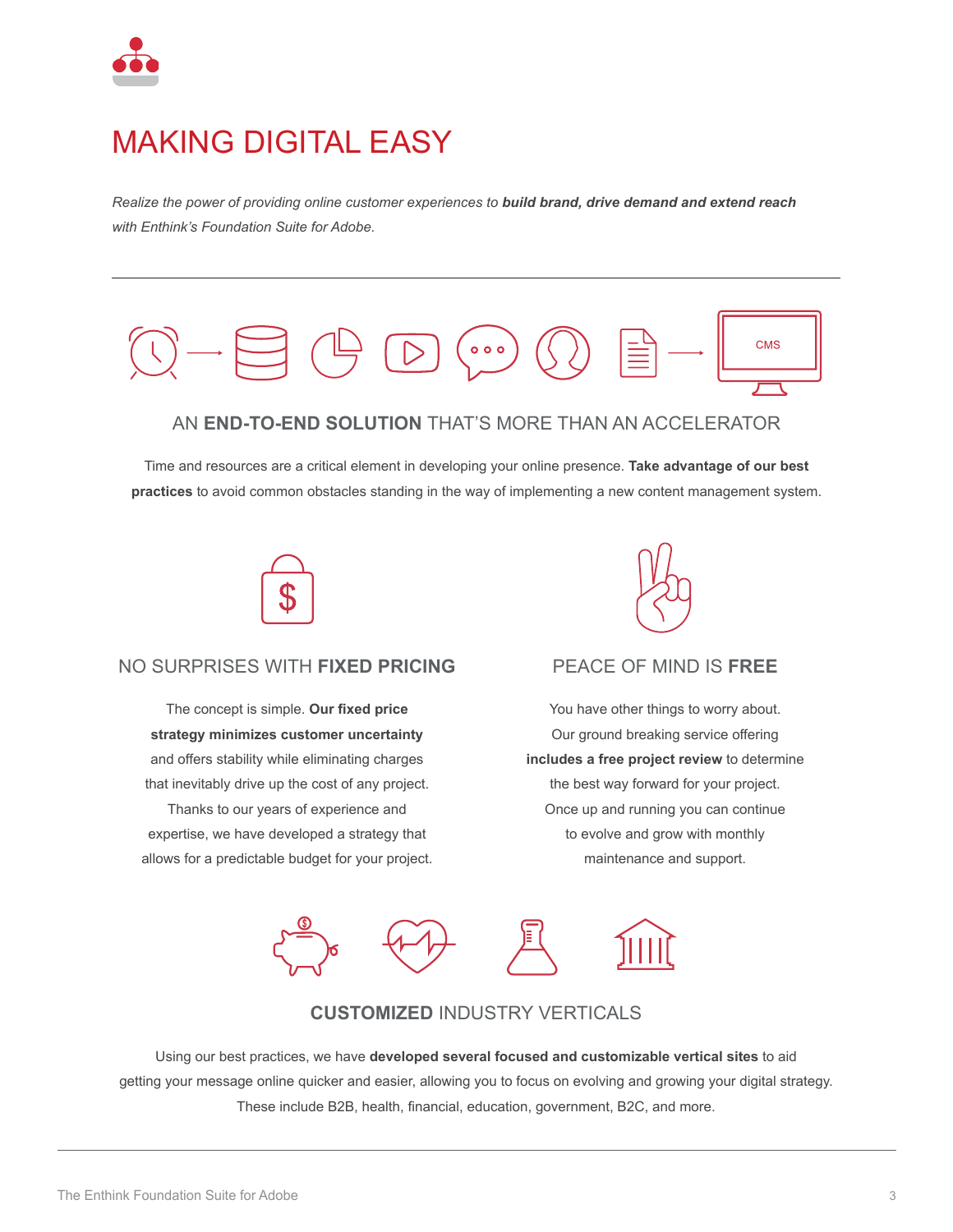

### EVOLVE AND GROW

*You can continue to evolve and grow your digital strategy by building on the Foundation Suite for Adobe project and apply best practices passed on by our experts.* 





**DESIGN** IMPACT

We think about how **design impacts your ability to do business**, including page layouts and templates. This allows you to optimize your online presence.



The included components can be customized with your brand identity to **support your company's digital marketing initiatives**.





### **DESIGN** REFRESH

We apply a **design review of the project standards and user experiences**. This is accomplished while reviewing business and user requirements such as site structure, navigation and document functionality.



The Enthink Foundation Suite for Adobe **supports multiple sites as well as child sites**. Take advantage of the structure of the parent site by passing it along to the child site. For instance, you can keep the theme from the parent site and adjust the colors within the child site.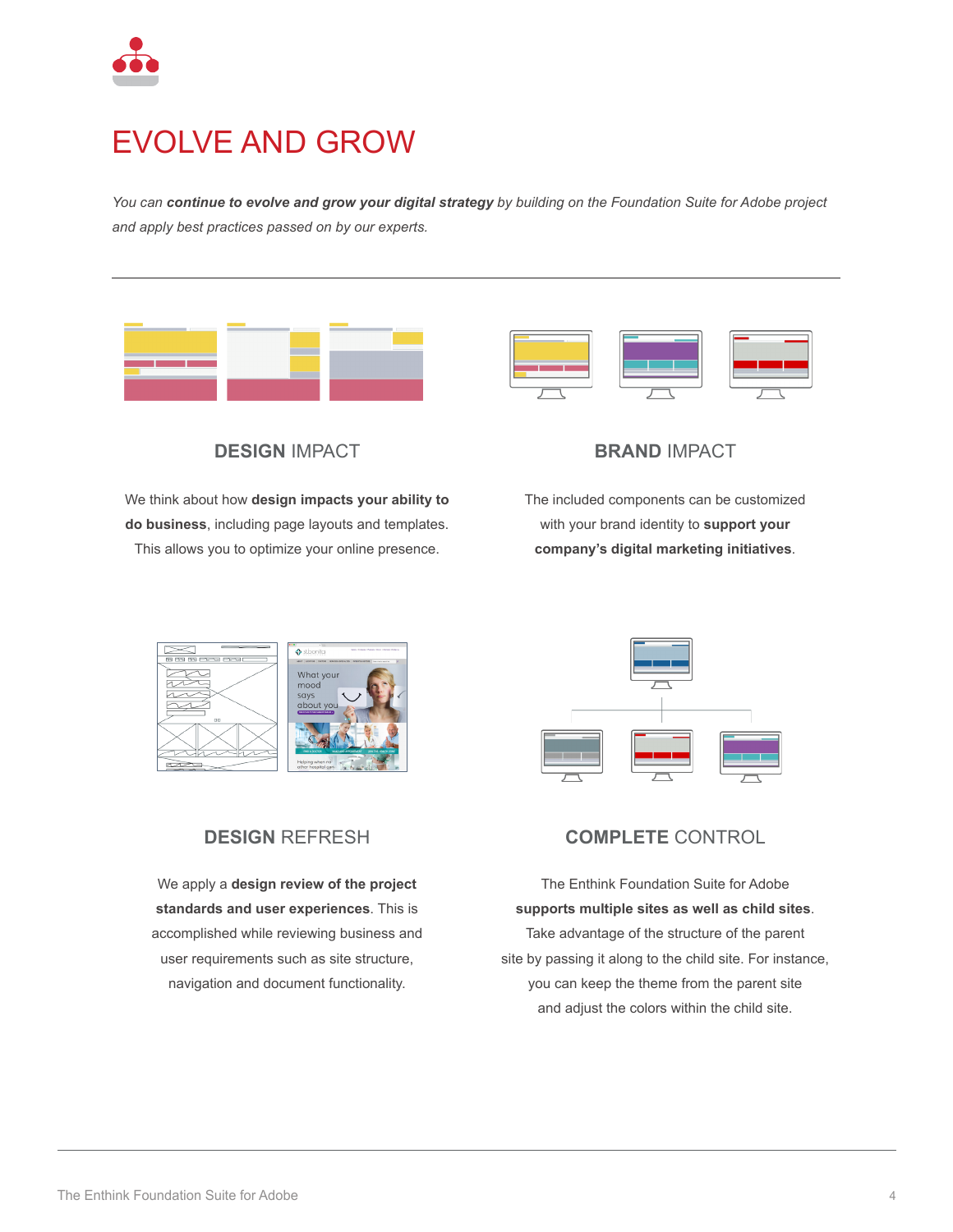

### ADDITIONAL FUNCTIONALITY

*We focus on key value-added functionality which includes planning, governance, workflow definition and mapping, asset naming conventions, metadata and taxonomy, personalization.*



#### **TAXONOMY** MANAGER

Unlock the power of your information by simply applying metadata from your taxonomies or other controlled vocabularies. Taxonomy Manager provides an easy and effective way to tag your content, allowing you to package your organization's knowledge in a more consumable way.



**AUTO** TAG

Automatically tag assets that are created or updated within a folder, with Auto Tag. Auto Tag allows users to pre-assign multiple tags to any asset folder, saving time and providing tagging efficiencies. In addition, tags can be added to folders at various levels within a hierarchy, and will be aggregated accordingly.



#### **GROUP** TAG

Group Tag allows a whole section of assets to be tagged with specific keywords. Users can choose from multiple options for group tagging. This includes inclusion/ exclusion of sub-folders, optional removal of existing tags prior to new tag application or additional/removal of selected tags from all processed assets, thereby ensuring your entire group's assets are effectively and consistently managed.



#### TAG **MATRIX**

Clearly view and select tags using Tag Matrix. Tag Matrix is a single convenient tag interface that allows users to effortlessly tag large amounts of assets even when each asset requires different keywords. Users can select a section of tags to view/change. View which tags are currently applied to any asset in a folder or simply add and remove tags for any asset from a simple interface, the Tag Matrix.